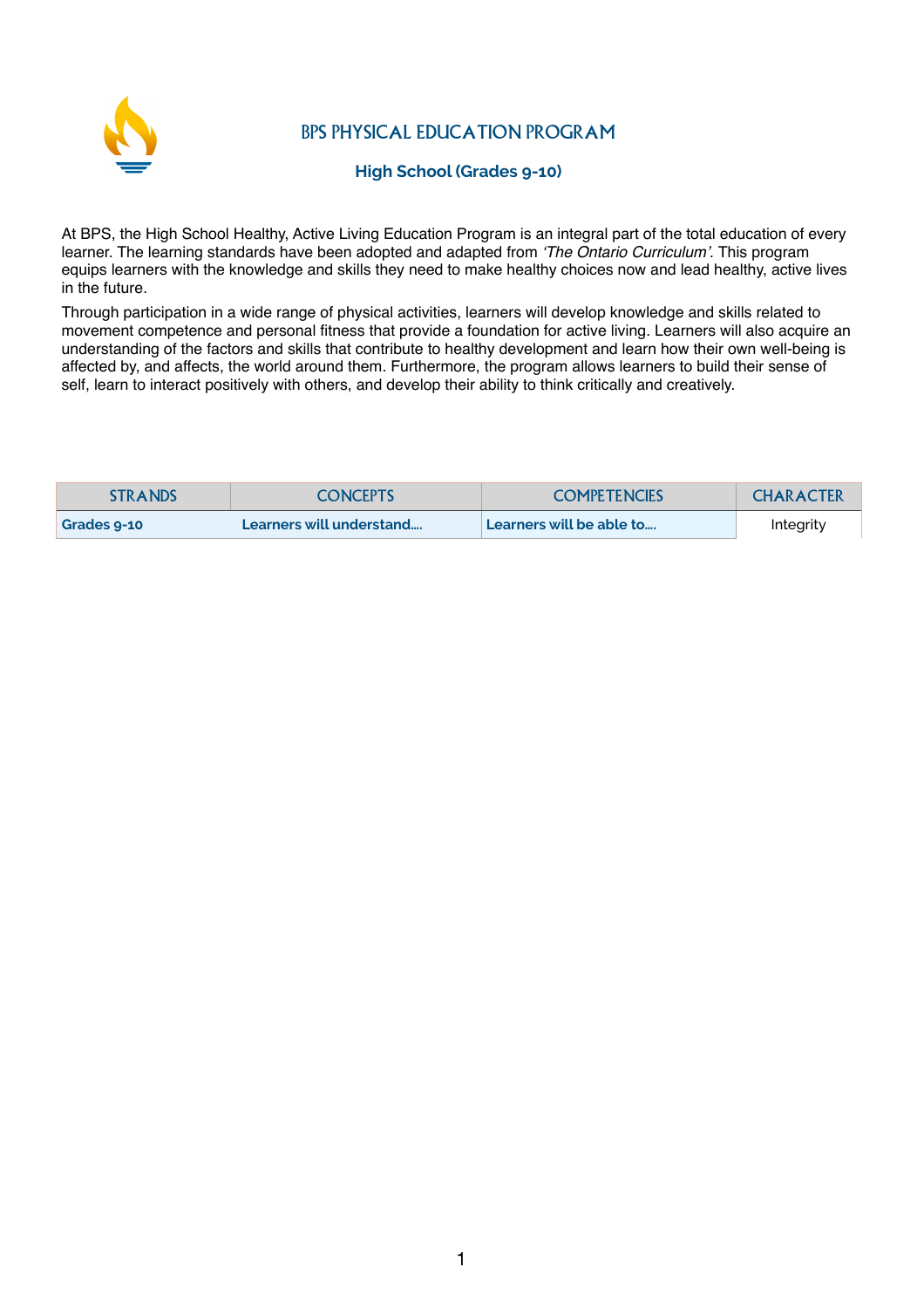| <b>STRANDS</b>       | <b>CONCEPTS</b>                                                                                                                                                                                                                                                                           | <b>COMPETENCIES</b>                                                                                                                                                                                                                                                                                                                            | <b>CHARACTER</b>      |
|----------------------|-------------------------------------------------------------------------------------------------------------------------------------------------------------------------------------------------------------------------------------------------------------------------------------------|------------------------------------------------------------------------------------------------------------------------------------------------------------------------------------------------------------------------------------------------------------------------------------------------------------------------------------------------|-----------------------|
| <b>Active Living</b> | $\cdot$ the importance of participating<br>actively and regularly in a wide<br>variety of physical activities                                                                                                                                                                             | • actively participate in all aspects<br>of the program choosing from a<br>wide and varied range of<br>activities                                                                                                                                                                                                                              | Resilience            |
|                      | the importance of being physically<br>active, and apply physical fitness<br>concepts and practices that<br>contribute to healthy, active living<br>how to demonstrate<br>responsibility for their own<br>safety and the safety of others<br>as they participate in physical<br>activities | demonstrate an understanding<br>$\bullet$<br>of factors that contribute to their<br>personal enjoyment of being<br>active and that can support their<br>participation in physical activity<br>throughout their lives and<br>identify challenges and barriers<br>to regular physical activity and<br>actions they can take to<br>overcome these | Reflection<br>Empathy |
|                      |                                                                                                                                                                                                                                                                                           | • demonstrate positive social<br>behaviors and adherence to<br>ethical and fair play standards<br>that contribute to creating a<br>rewarding and enjoyable<br>environment for participation in<br>physical activities                                                                                                                          | Playfulness           |
|                      |                                                                                                                                                                                                                                                                                           | • describe the short-term and<br>long-term benefits of developing<br>both health-related fitness and<br>explain how to use basic training<br>principles to enhance both types<br>of fitness:                                                                                                                                                   |                       |
|                      |                                                                                                                                                                                                                                                                                           | . assess their level of health-<br>related fitness during various<br>physical activities, and monitor<br>changes in their health-related<br>fitness over time                                                                                                                                                                                  |                       |
|                      |                                                                                                                                                                                                                                                                                           | • develop, implement, and revise<br>a personal fitness plan                                                                                                                                                                                                                                                                                    |                       |
|                      |                                                                                                                                                                                                                                                                                           | • demonstrate behaviors and<br>apply procedures that maximize<br>their safety and that of others in<br>a variety of physical activity<br>settings<br>• demonstrate an understanding<br>of how to deal with emergency<br>situations related to physical<br>activities                                                                           |                       |
|                      |                                                                                                                                                                                                                                                                                           | demonstrate cardiopulmonary<br>resuscitation (CPR) techniques<br>and explain when and how to use<br>them                                                                                                                                                                                                                                       |                       |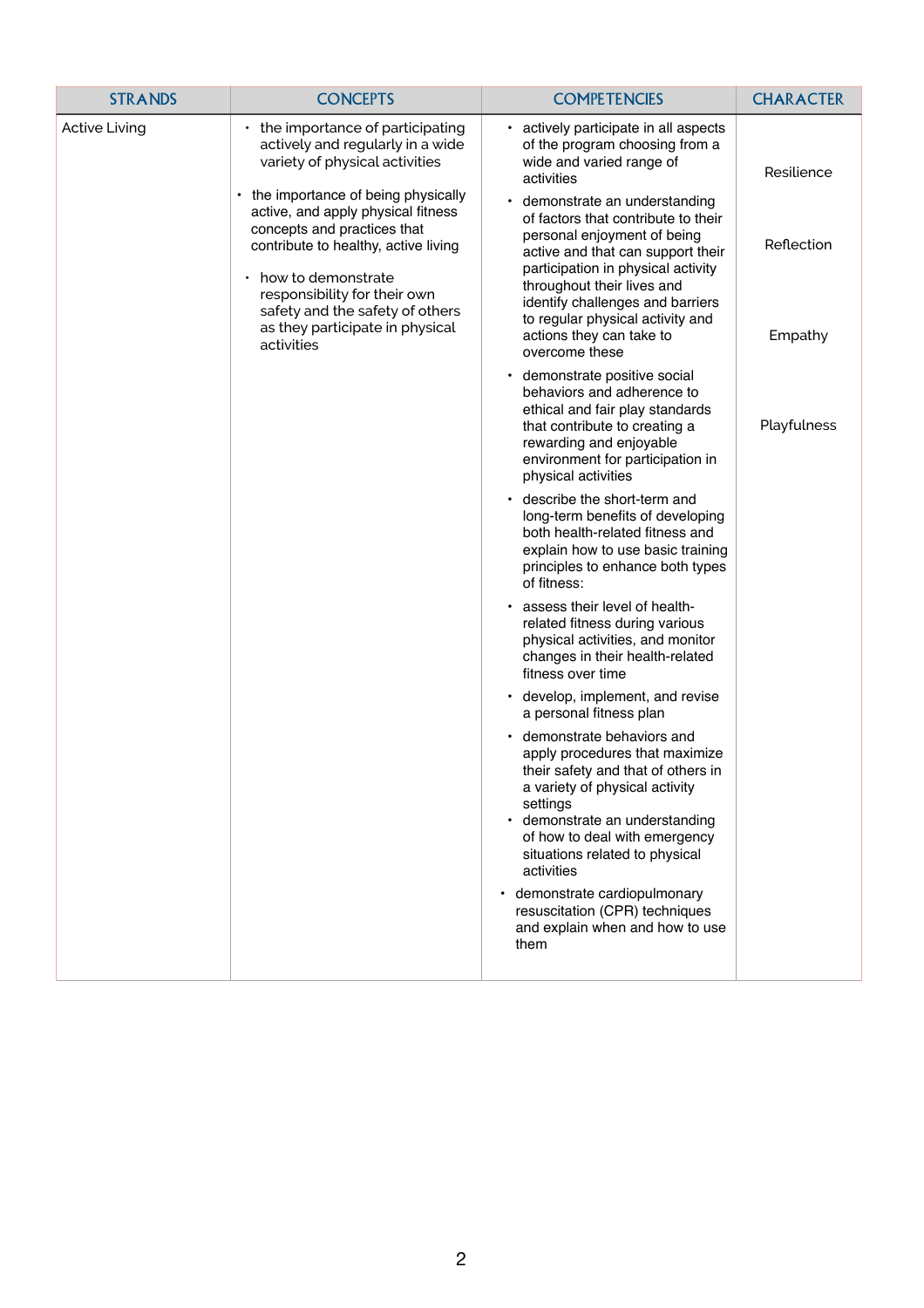| <b>STRANDS</b>             | <b>CONCEPTS</b>                                                                                                                                                                                                                                                                                           | <b>COMPETENCIES</b>                                                                                                                                                                                                                                                                                                                                                                                                                                                                                                                                                                                                                                                                                                                                                             | <b>CHARACTER</b> |
|----------------------------|-----------------------------------------------------------------------------------------------------------------------------------------------------------------------------------------------------------------------------------------------------------------------------------------------------------|---------------------------------------------------------------------------------------------------------------------------------------------------------------------------------------------------------------------------------------------------------------------------------------------------------------------------------------------------------------------------------------------------------------------------------------------------------------------------------------------------------------------------------------------------------------------------------------------------------------------------------------------------------------------------------------------------------------------------------------------------------------------------------|------------------|
| <b>Movement Competency</b> | • the basic requirements of the<br>skills and applying movement<br>concepts as appropriate, as<br>they engage in a variety of<br>physical activities<br>the components of a variety<br>of physical activities, in order<br>to enhance their ability to<br>participate successfully in<br>those activities | perform stability, locomotor and<br>manipulation skills in<br>combination in a variety of<br>physical activities while<br>responding to external stimuli<br>• apply appropriate movement<br>principles in order to refine skills<br>in a variety of physical activities<br>participate in a wide variety of<br>physical activities in a range of<br>indoor and outdoor<br>environments<br>• apply analytical and problem-<br>solving skills to identify and<br>implement tactical solutions that<br>will increase their chances of<br>success as they participate in a<br>variety of physical activities<br>develop their ability to apply<br>movement skills, concepts, and<br>strategies in various physical<br>activities that may affect their<br>competence and confidence |                  |